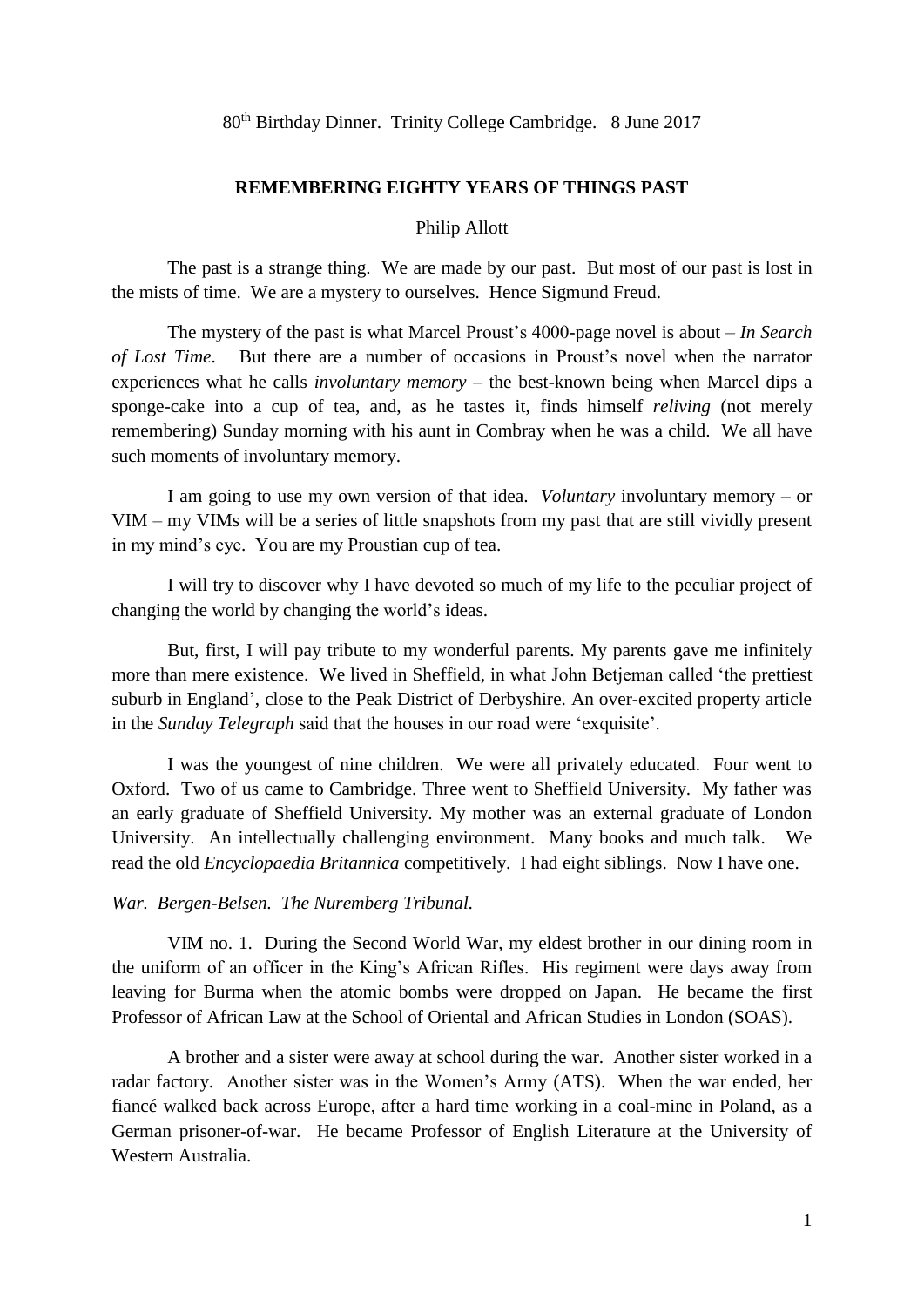I retain a clear and terrible image from the newspapers of Bergen-Belsen, the concentration camp liberated by the British Army and the Nuremberg War Crimes Tribunal on cinema newsreels. A V1 rocket passed over our house. I saw it from an attic window. I see it now. We slept in the cellars of our house during air raids. There was a German prisoner-of-war camp a few miles from our house.

By the age of nine, I had been introduced to the fact of *extreme public evil* and the timeless Problem of Evil, things that have haunted all the rest of my work. Why, when we know what is good, do we constantly do evil, as individuals and as societies?

#### *Cosmic disappointment. Conservative revolution.*

We attended an excellent prep school (Birkdale) within walking distance of our house. I then went to Downside School, the Benedictine monastery-school in Somerset. Downside was really an ideal version of education, in the ancient Benedictine tradition. Education of the mind, the body, and the soul. Education as a rock on which to build a life.

Speaking parenthetically, for a moment  $-$  I have never understood how people can live without a transcendental dimension in their lives – whether of philosophy or high culture or religion or gardening. It must be an impoverished way of being a human being.

My  $16<sup>th</sup>$  birthday in 1953 was the 500<sup>th</sup> anniversary of the taking of Constantinople by the Turks on 29 May 1453 – in those days seen as the spark that ignited the Italian Renaissance. This coincidence of dates seemed to me to be cosmically significant. I took up my pen, and wrote: *This is not how the world was meant to be*.

Pompously judgmental, at the age of sixteen. That sentence became the project of my intellectual life. It was the title of my retirement conference in 2004. My slogan has been: *A revolution in the mind, not in the streets.* I am, one might say, a High Tory revolutionary.

I have what Matthew Arnold called a 'sad lucidity of the soul' and the *chagrin* of Molière's misanthrope – with tears for the darkness of this 'twittering world' (Eliot) – my psychological condition only made bearable by having what Keats called a 'light in the soul' that finds *joy* in the good and the beautiful, a joy that is deeper than tears (Wordsworth).

Profound misanthropy and high idealism, the strange essence of my existence.

# *L'amour. A weighing-machine. Soviet invasion of Hungary.*

And so to this dear College. To read Modern Languages: French and Spanish. To be supervised by the formidable Ralph Leigh, who later became famous as the editor in fortysomething volumes of Rousseau's correspondence.

Crystal-clear VIM of a supervision in which we discussed a play by Marivaux, an 18<sup>th</sup>- century French writer. *Le jeu de l'amour et du hasard*. The Game of Love and Chance. Ralph Leigh thought it was a good play. I thought it was awful. I didn't know very much about *l'amour* at that time (or since). So his opinion may have been correct.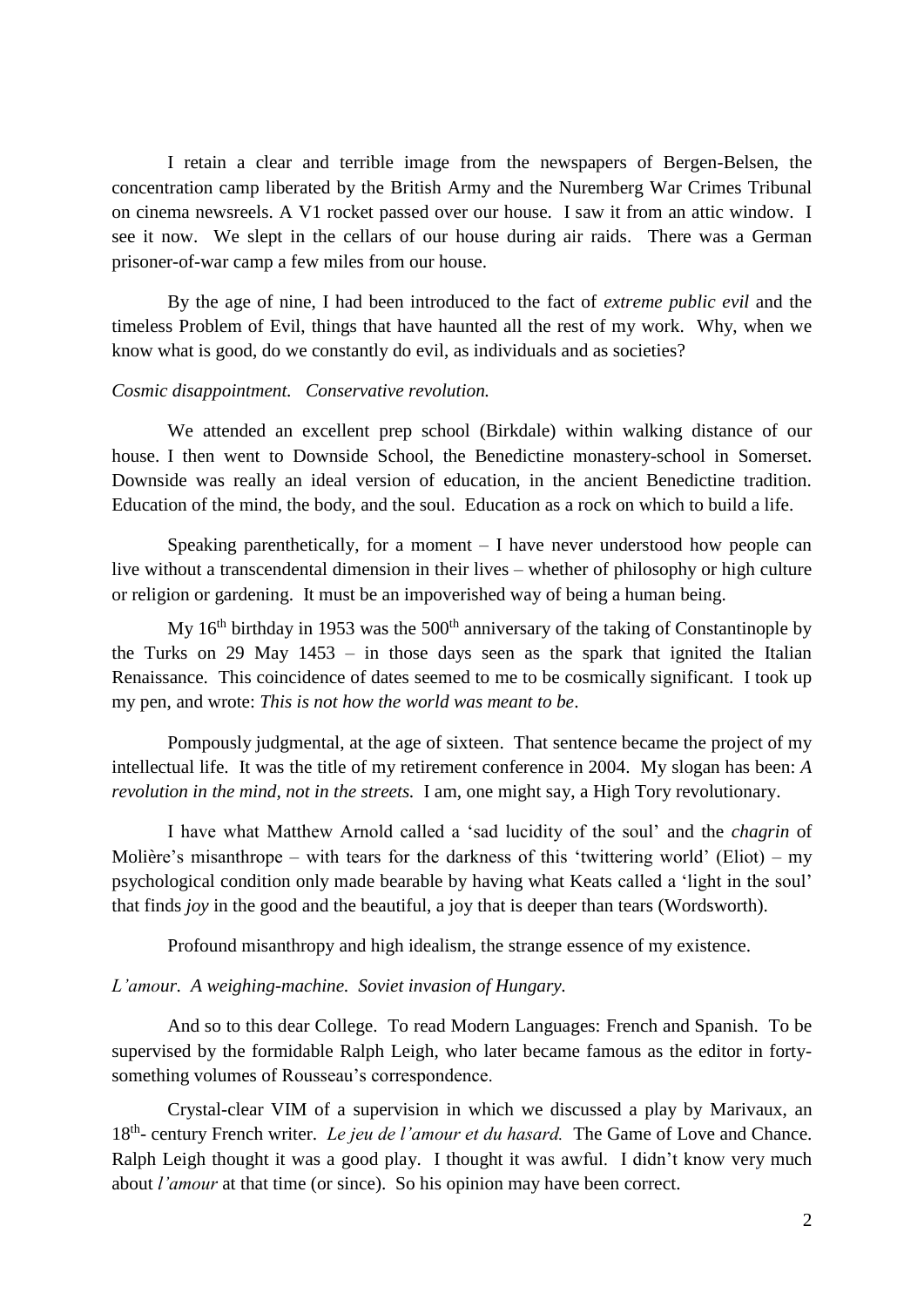I changed to Law in my second year.

My life was utterly changed by my first supervision in Contract Law with Gordon Slynn – a Trinity Mind and a practising barrister. He became a Judge of the European Court of Justice, and then a member of the supreme court formerly known as the House of Lords.

We made a legal analysis of a banal thing  $-$  a public weighing-machine that speaks your weight. That is a complex legal enterprise, would you believe?

I suddenly realised something, in the semi-darkness of the Judge's Clerk's Room here. There is a second human reality, a *legal* reality. Every thing and every moment, including the present moment, is totally saturated with law. I was going to master a parallel human reality*,* a legal reality made entirely from *ideas.*

My life was *also* utterly changed when Eli Lauterpacht asked me, as a second-year undergraduate, to write a legal opinion on the Soviet invasion of Hungary in 1956. Its legality apparently depended on a principle called Intervention by Invitation. However, the letter of invitation from the Hungarian Government to the Soviet Government had been written *after* the invasion, but had been back-dated.

I formed the view, there and then, that International Law must be a travesty, if the legality of an invasion depended on such ridiculous things. I have spent much of the rest of my life trying to help International Law to become a more sensible system.

So I became an international lawyer and an idealist philosopher. I had already learned something about the famous Problem of Evil. *Ideas can cause evil. Ideas can overcome evil.*

# *Patents for plants. The great game of diplomacy.*

I was called to the Bar and did my pupillage, but then joined the Foreign Office as an Assistant Legal Adviser in 1960, with the excessive salary of £815 per annum.

On my first day, I duly went to see the chief Legal Adviser in his very splendid room overlooking St James's Park. Sir Gerald Fitzmaurice. He was very grand in manner, but very shy. Fitzmaurice couldn't possibly say anything about the job itself. All I can remember is that he said – "If you want to get away early on a Friday afternoon, for a shooting weekend perhaps, I think that would be all right."

(Fitzmaurice advised the then Prime Minister that the Suez invasion of 1956 would be unlawful. One of his successors, a close former colleague of mine, advised the then Prime Minister that the Iraq invasion in 2003 would be unlawful. I suggested in *The Times*, and to the Chilcot Inquiry, that it was neither lawful nor unlawful. Law cannot judge such a thing.)

We started work at 9.45 a.m. People known as 'messengers', dressed in dark-blue frock coats, had already lit our open coal-fires. Each morning there would be a large red locked box on my desk, containing the latest diplomatic telegrams from around the world.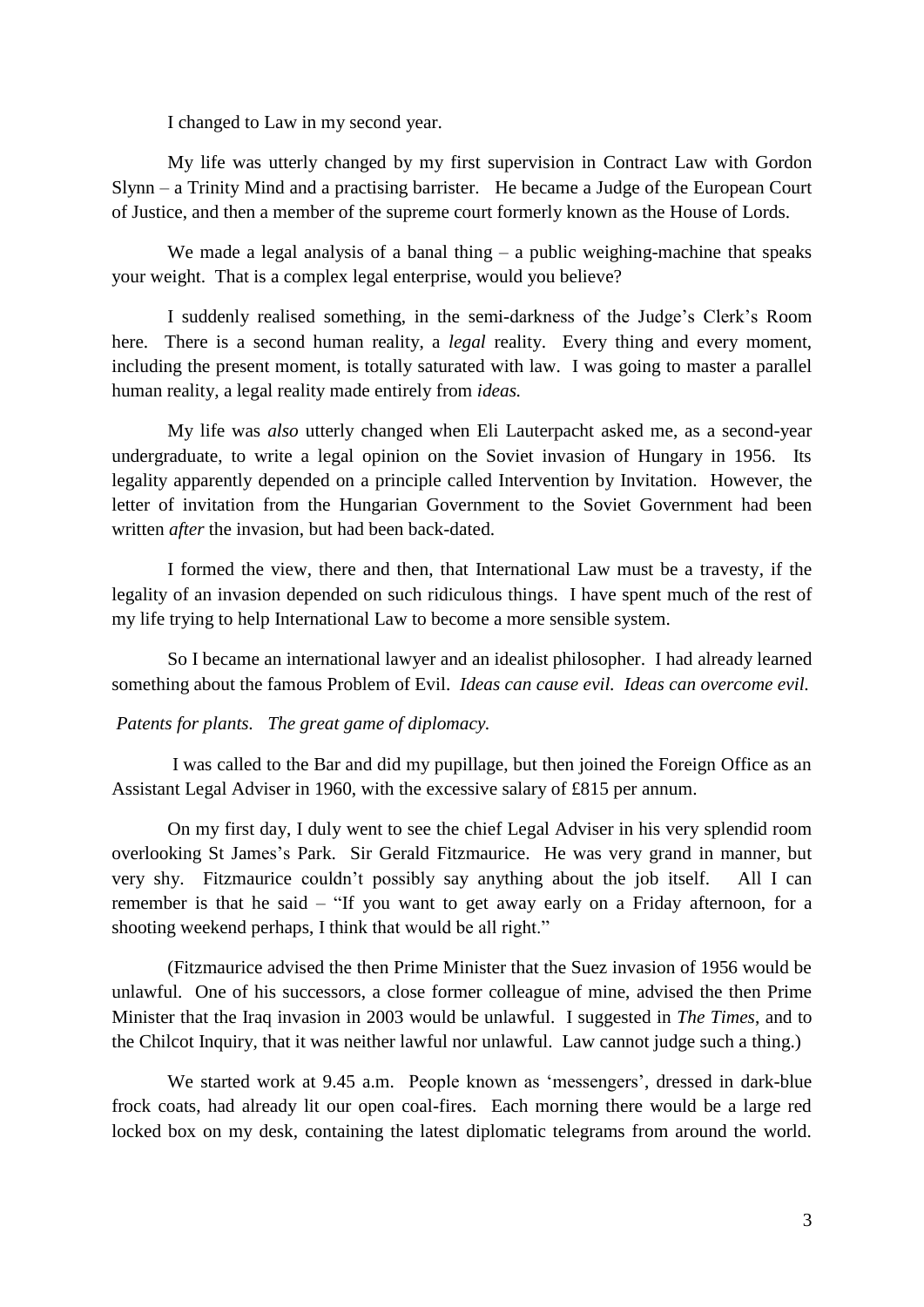There was nothing of the Weberian 'bureaucratic spirit' about the Foreign Office in those days; rather, an atmosphere of charming and intelligent seriousness.

*O tempora! O mores!* I lived the last glory days of the Foreign Office, before the Thatcherian *coup de Whitehall*. (See *The Economist*, 15 April 2017; page 30.)

My first international conference was at CERN headquarters at Meyrin, when we drafted the constitution of the European Space Research Organisation. The UK delegation was led by the physicist Harrie Massey, a Trinity Mind. Thereafter I drafted a constitution for the European Launcher Development Organisation, which was adopted at a conference in London. ESRO and ELDO later became the European Space Agency.

As a keen gardener, I'm glad that my second conference, in Paris, drafted the International Convention on the Protection of New Varieties of Plants – patents for plants. I met Sam McGredy IV – imagine that! – another member of the British delegation.

I first went to the UN in New York on the day that President Kennedy was assassinated. My first official duty was to buy a black tie at Saks Fifth Avenue.

I subsequently spent much time in New York and Geneva and Vienna, involved in a number of more or less ludicrous UN activities. We drafted a Definition of Aggression. We and the Soviets worked hard to get listed as *aggression* things that the other side were prone to do. And we drafted a Declaration on Friendly Relations between States, and a Charter of Economic Rights and Duties of States to help the so-called 'developing countries'.

All these things were cynical moves in the gruesome Cold War diplomatic game. But they are now cited by international courts, and by counsel and students and writers, as if they were sensible things.

I must admit that *multilateral diplomacy* is a lovely thing, an addiction, which the British have always been rather good at, and which I miss very much to this day. College Meetings and Faculty committees are no methadone for a multilateral diplomacy addict. To go from the arena to the gallery is to experience withdrawal symptoms.

*A swastika on a grandfather clock. Prisoner No. 7*. *Coolish War.*

In 1965 I was posted to Berlin as the Legal Adviser, British Military Government. I stayed in Berlin for three years. BMG had a British Army General as Commandant and a Foreign Office person as Deputy Commandant. We worked closely with the Army.

Our offices were at the Olympic Stadium, offices previously occupied by the Reich Academy of Physical Training and the House of German Sports. My own vast office had a defunct grandfather clock with a swastika on it. I had a British secretary and a German secretary and a German legal adviser, who did most of the legal work.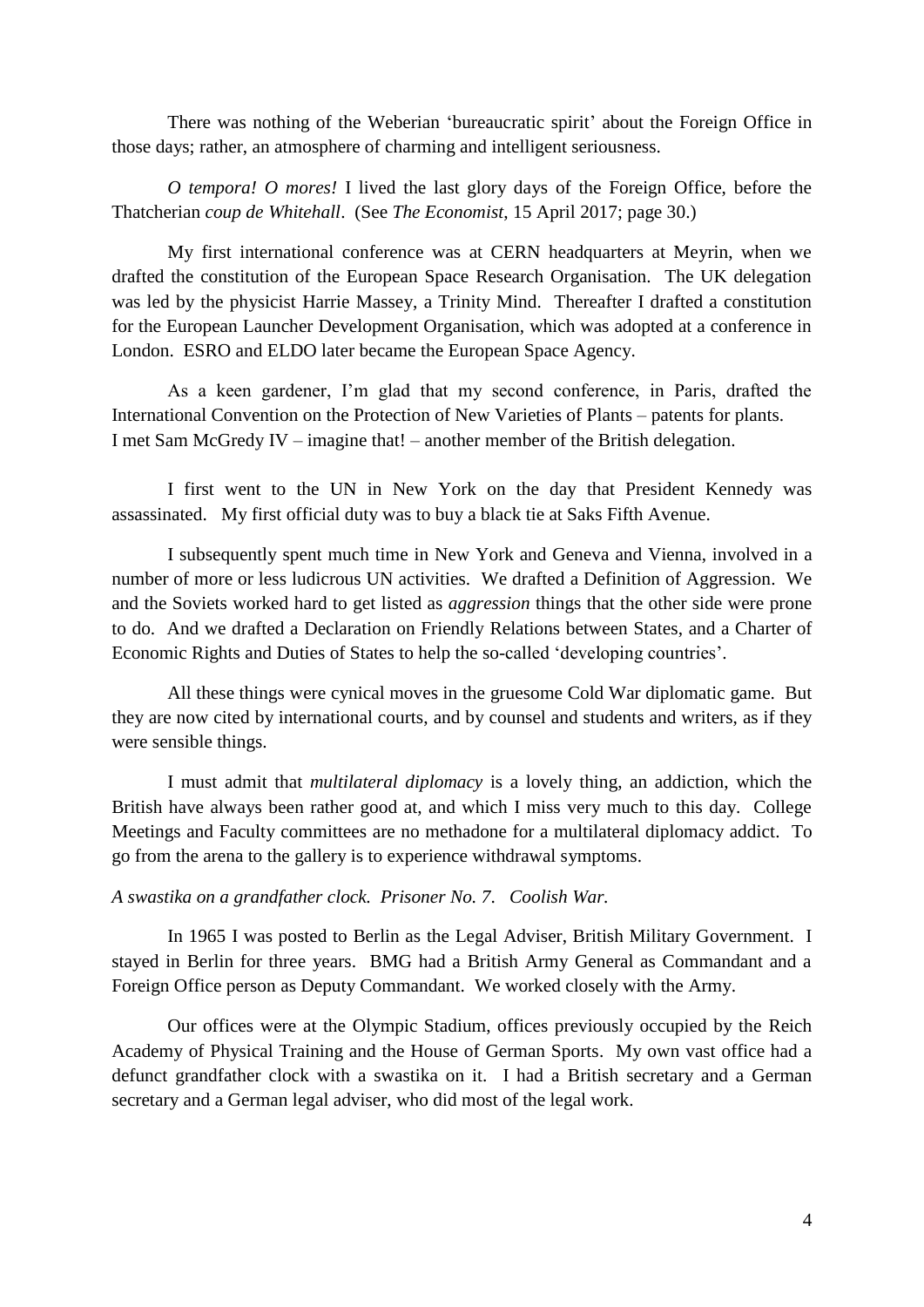Every Friday morning I was driven in an official car to the Allied Kommandatura building in Dahlem in the American Sector, to talk with American and French colleagues, to demonstrate that the Four-Power institutions continued despite the absence of the Russians.

My two Western legal colleagues and I were the Higher Executive Authority of Spandau Prison housing Major German War Criminals convicted by the Nuremberg War Crimes Tribunal. The Russians only took part in the everyday running of the prison.

Two of the three remaining prisoners ended their twenty-year sentences while I was there – Speer and von Schirach – leaving Rudolf Hess, Prisoner No. 7 as he was called, alone in this enormous empty prison (now demolished) located in the British Sector.

I designed on squared paper a special little prison for Prisoner No. 7, to be put in a courtyard of the prison. But the Soviet Russians opposed concessions to Hess. I saw him only once, a gaunt figure standing in a seemingly bare cell. I can see him in my mind's eye at this moment.

Once a month we had a Four-Power lunch, in the gloomy prison, a cocktail party and a formal meal with guests, with the meal provided in rotation competitively by the four Occupying Powers. It was one of the only places where we met the Russians socially. I have a menu-card signed by a motley collection of characters worthy of a Graham Greene novel.

It was the height of the Cold War, and life in divided Berlin was rather tense – an isolated Western enclave within the GDR, which we did not recognise as a state – with its capital in East Berlin and with twenty-one Soviet divisions stationed nearby – the Cuban missile crisis having revealed the fragility of the geopolitical situation. We did fairly pointless NATO war-gaming.

I was present only once at the return of an alleged spy across the Glienicke Bridge. But I have to say that none of these things are remembered by me as in any way glamorous.

A Soviet fighter-plane fell into a lake in the British sector, and we paused only briefly before giving them back their plane.

At one of the annual lawyers' dinners, I sat next to the lawyer who had successfully defended Dr Schacht at the Nuremberg Tribunal. Dr Schacht had been President of the Reichsbank under Hitler.

So what about our free-time? On Saturday afternoons, there might be tennis at the British Officers Club, followed by fast driving through Checkpoint Charlie to the Staatsoper in East Berlin. Good training for one of life's great challenges – staying awake through five hours of Wagner. (The Officer's Club was in the requisitioned Villa Linde, today occupied by the Institute of Advanced Studies Berlin. Some Fellows may be familiar with that body.)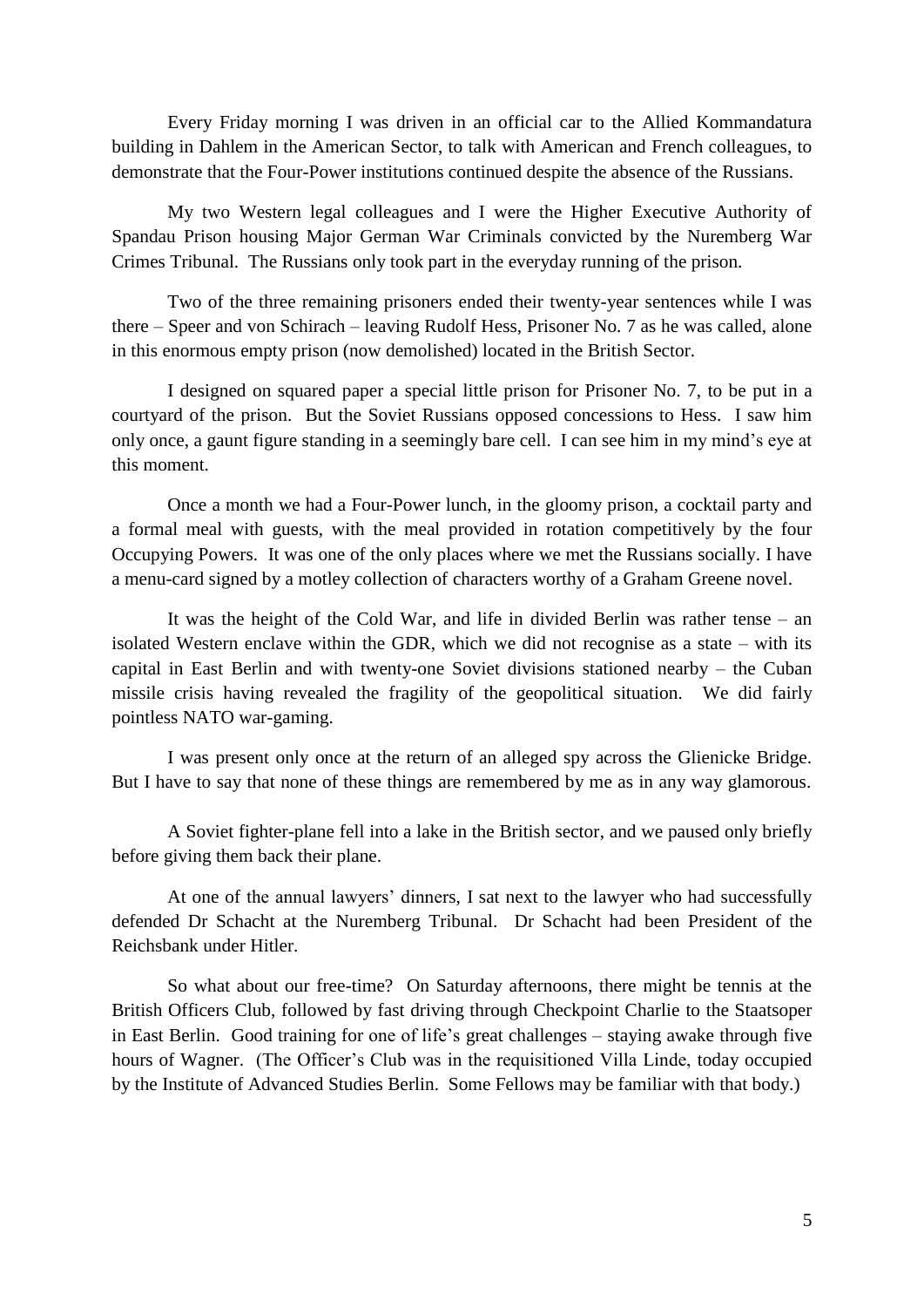Or there was the recently defected Rudolf Nureyev at the Deutsche Oper – in *Le Corsaire* – flying onto the stage several feet above the ground. And the Berliner Ensemble in East Berlin, sharing the ghostly presence of Bertolt Brecht with an audience of highly intelligent East Germans, very familiar with the idea and the reality of Communism.

The last part of my time in Berlin was marked by student revolutionary activities, like those in the US and France (1968). A rather odd VIM is when a colleague and I interviewed one of the student leaders in a room behind a cinema on the Kurfürstendamm.

He told us about his revolutionary intentions. We reported his revolutionary intentions to the Foreign Office.

The whole Berlin experience affected all my work as a writer on international matters. *The madness of centuries of diplomatic history distilled into a grey and sinister microcosm.*

## *HMS Yarnton. Emirates.*

From 1969 to 1971, I was wholly occupied with British withdrawal from the Persian Gulf. To save the stationing costs of the armed forces, Her Britannic Majesty's Government in its wisdom decided to end the British relationship with the Arab rulers that had lasted since about 1820. The Arab rulers didn't want us to leave.

It had been a delightfully romantic aspect of British imperialism, with the area ruled by a British Political Resident, with Political Agents in the separate little countries. The political organisation of the whole area had to be reconstructed.

A particular problem was that two American oil companies thought that they had the right to drill for oil off islands claimed by more than one of the rulers, and claimed also by mighty Iran.

A vivid VIM is of an evening when we took the decision to send a Royal Navy ship – HMS Yarnton – to stop the drilling-rig of one of the American companies from reaching one of the islands. It is quite a thing to stop a foreign-flag vessel on the high (or high-ish) seas.

Another VIM is of a meeting of three of us in a small room in the Foreign Office when we decided to approve of the United Arab Emirates as the name of one of the new states.

The *end of imperialism* was the beginning of the present chronic condition of world disorder, with its crazy semi-globalised economy, in which Gulf states play a major role.

When I abandoned Arabian Department to go into the European business, the head of the department (Antony Acland; later head of the Foreign Office and British Ambassador in Washington) said in a letter to me: '... we have put a tremendous burden on you... Much of the progress which we have so far been able to make, over winding up our curious special relationship [with the Gulf states], is due to you.'

The Gulf states became independent a few months later.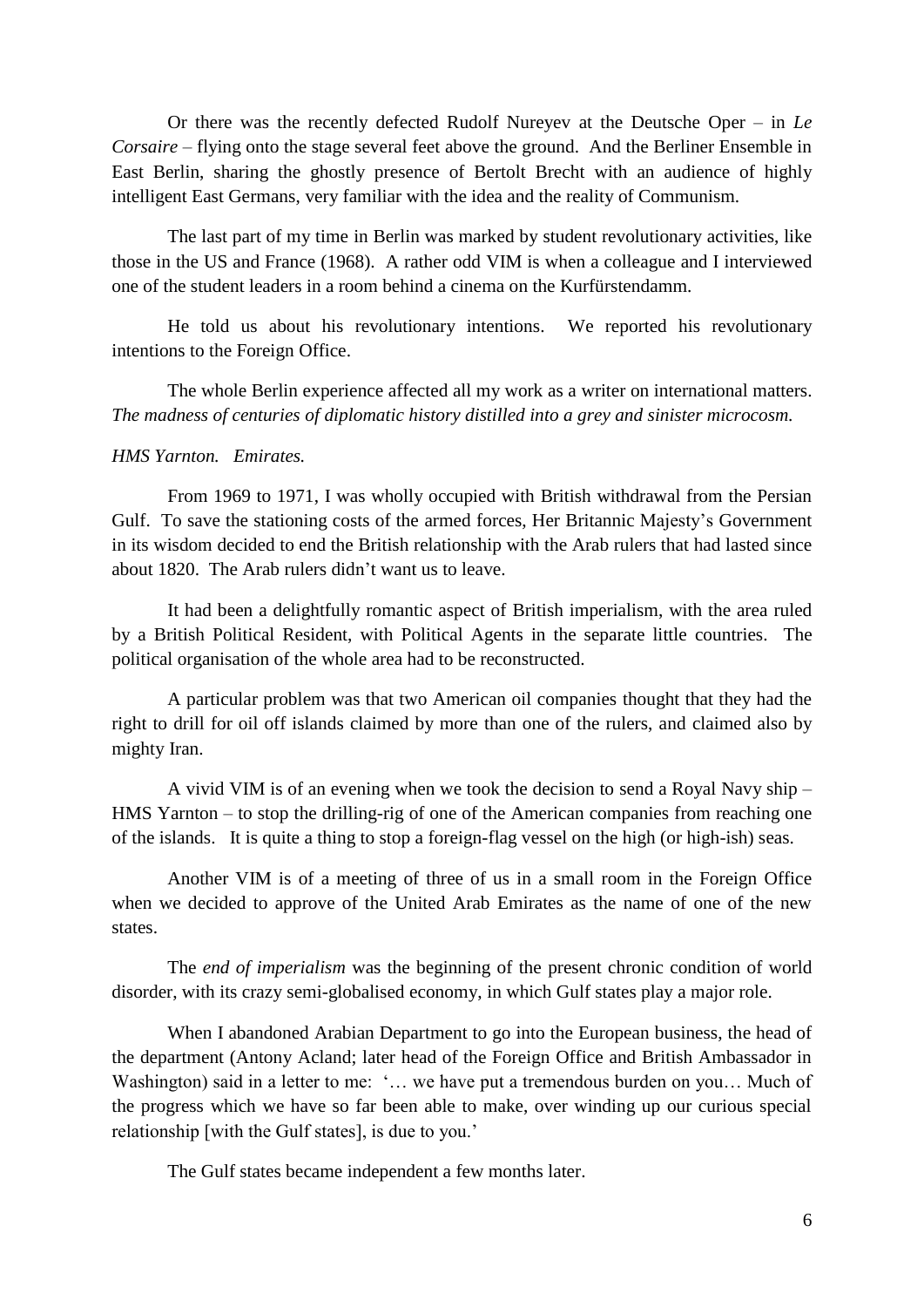## *Ximenesish legislation. Imperial purple*. *EU looming.*

From 1971 until October 1973, I was wholly occupied with British accession to the European Communities. Such an international negotiation is organised in dumb-bell fashion – with a team in London preparing instructions for the negotiating team abroad.

I was in the London team, working closely with Brian Cubbon from the Cabinet Office, and Karl Newman of the Lord Chancellor's Office.

Brian Cubbon, a Trinity Mind, thereafter became PUS at the Northern Ireland Office, and was badly injured by the bomb that killed the British Ambassador to Ireland. He later became Permanent Secretary at the Home Office – a Trinity Sir Humphrey looking after three successive Trinity Home Secretaries – Whitelaw, Hurd, and Brittan. I was due to have dinner with Cubbon just after the 2015 General Election. Sadly, he died in the meantime.

Work on the accession negotiations was rather intense. A vivid memory is of a meeting at the Home Office, to decide what to do about the Channel Islands. I realised that I knew nothing about the legal status of the Channel Islands, which is quite complicated. I had to do some speed-reading, in the days before Wikipedia. That experience was par for the course. One had to know, or pretend to know, about a lot of things, dealt with by almost every government department.

Another vivid memory is of a 2pm meeting in the beautiful office of the chief Parliamentary Counsel in Whitehall. Parliamentary Counsel are the people who draft legislation. Sir John Fiennes was to draft the legislation to take us into the European Community system. Our job was to tell him what to put in the legislation.

From brief, but intense, study of judgments of the European Court, we formed the idea there are two great principles of EC law – the direct effect of Community law in the member states; the supremacy of Community Law over conflicting national law.

On that unforgettable afternoon, Fiennes handed to us his draft of the Bill which became the European Communities Act 1972, without a single word of the Bill being changed in the debate in Parliament. We saw at once that he had produced a work of absolute genius, some parts of which, fortunately, very few people understood, or understand.

The European Communities Act was considered by the Supreme Court in the case about UK withdrawal from the EU in January of this year. The views expressed in the majority opinion are interesting, I have to say. But then, who am I to judge the judges?

I was posted to Brussels when the Office of the UK Permanent Representative to the EC's was being set up, more or less our embassy to the EC's. I was the first Legal Counsellor in UKREP. The Permanent Representative was Sir Michael Palliser, who was married to the daughter of Paul-Henri Spaak, former Belgian Prime Minister, one of the founders of the EC's (Spaak Report, 1956). I remained in Brussels for some eighteen months, until I left the Foreign Office to come here.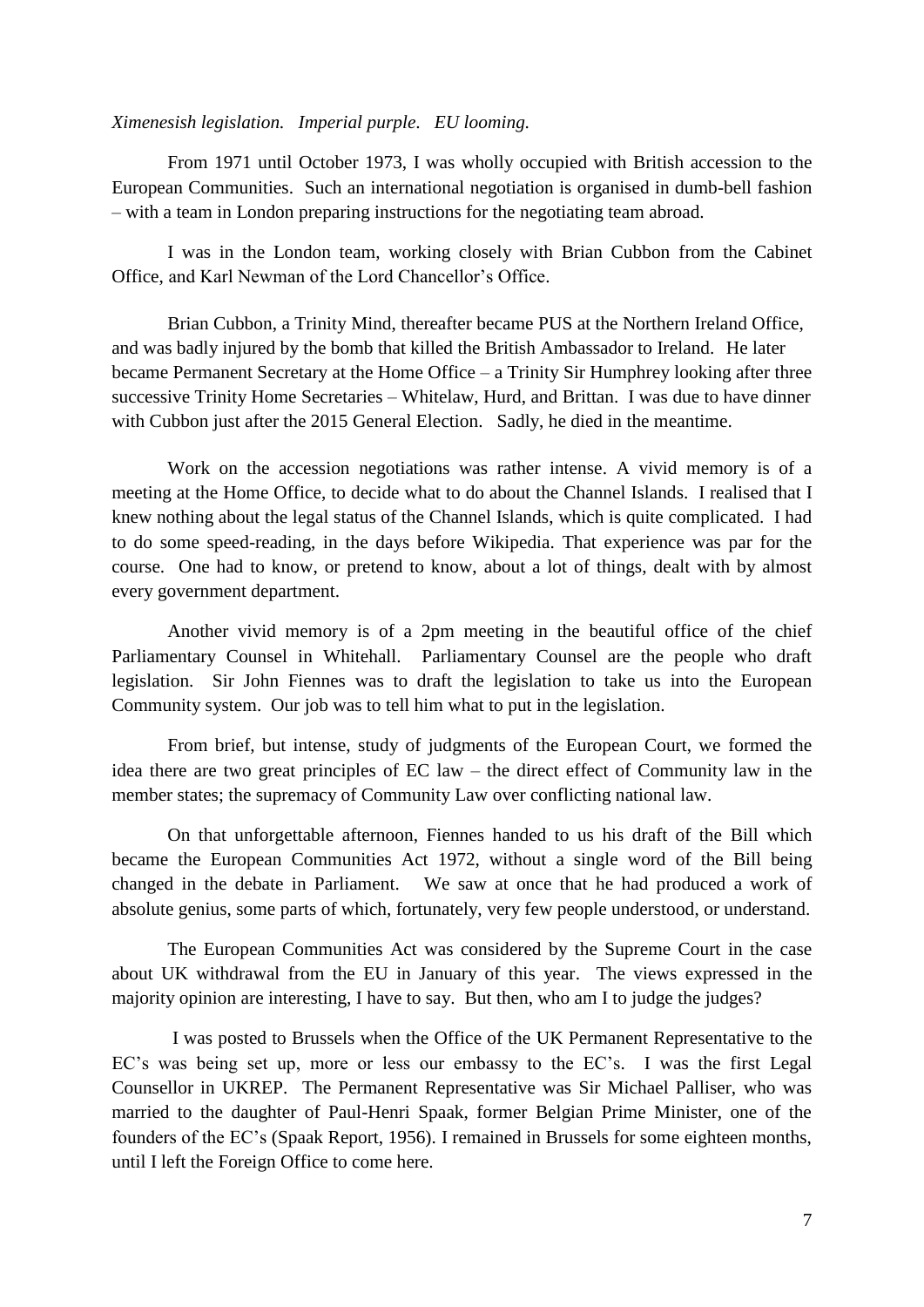In Brussels we would get urgent telegrams from London, during the debates in Parliament, asking us to explain things. I remember writing, in a matter of hours, a paper, to be laid before the House of Commons that afternoon, in reply to the question – what are the powers of the different Community institutions in decision-making?

The recent obituary in *The Times* (27 April 2017) of Sir Ewen Fergusson, Head of Chancery in UKREP while I was there, said that work at UKREP was 'hard grind at any time, virtual slavery as Britain completed its negotiations for membership and learnt the hard way the habits of work in Europe.' (Later: British Ambassador in Paris; Chairman of Coutts Bank.)

I was back in the joy of multilateral diplomatic negotiation every day of the week. We took part in the endless Community meetings straightaway, although the UK didn't become an actual member state until 1 January 1973.

A happy little VIM moment was when I and two officials of the European Commission met and decided that the colour of the English edition of the Official Journal – in which all EU legal acts are published – would be *imperial purple*. Wider still and wider! – or so I naively dreamed in those days – the purple of a benevolent new European empire.

A more substantial VIM was in 1972 when there was a summit meeting in Paris of the Heads of State or Government. We sherpas, as the French call the acolytes of Ministers, drafted a final Declaration of the meeting before it started, in the usual way.

But when we saw the Declaration that they actually adopted, we were shocked to see that they had added an interesting new sentence. The European Communities were going to be turned into something called the European Union! And this particular sherpa had not been consulted! *So you can't blame me*.

Close contact with European integration was, for me, experience of a new kind of international order, in which *European common interest* is added to *national self-interest*. An interesting new kind of order, but full of imperfections.

In a letter to me when I was leaving, the head of the Foreign Office (Sir Denis Greenhill) said: 'those with whom you worked have been very appreciative of the assistance you have given them over the many difficult and complex problems which they put to you. You played a valuable part, both in London and then in Brussels, in our entry into the European Community.'

The senior Treasury person in UKREP (later: Sir David Hancock. Permanent Secretary, Department of Education), in a letter back to the Treasury that I happened to see, said that my leaving was 'a great loss to the public service'.

I had been involved in three hinges of modern history – *from hot war to cold war; the end of imperialism; the beginning of a new Europe.* We are now in a fourth hinge of modern history – *the end of the American Century* – in which I am actively involved, but only in the form of ideas.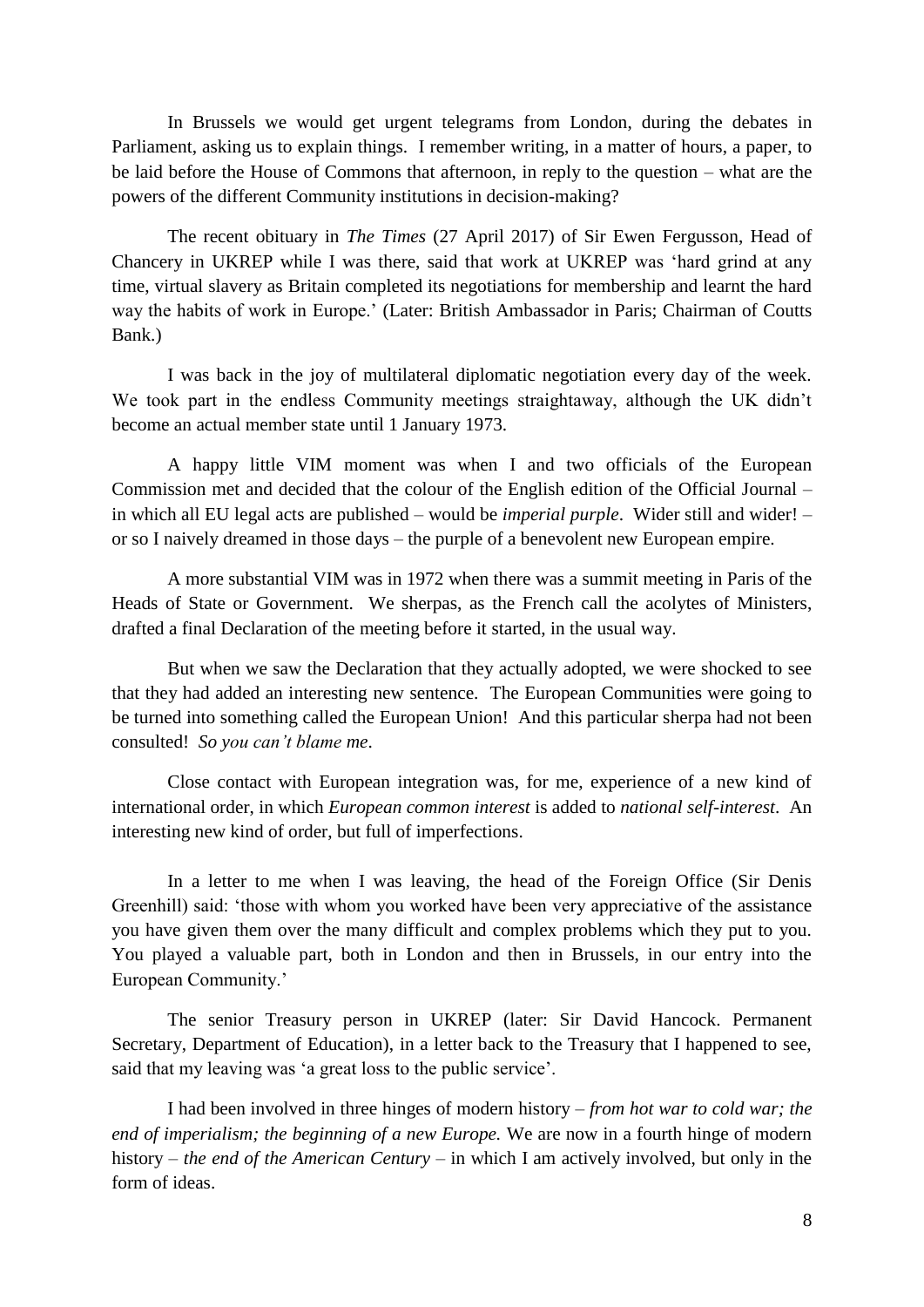*Stakhanovitism. Sharing and Talking*. *South Wing 5.*

Three roads diverged, and I chose this one. I still half-regret the roads I did not take (Frost), the doors I did not open into other rose gardens (Eliot).

While still in the Foreign Office, I obtained (Ministerial) permission to take part in local politics in Hampstead. Leaving the Office, I had in mind to stand for Parliament, using this job as a source of income in the meantime. I could have been part of Mrs Thatcher's revolution.

But I was shocked to discover that being an academic is a full-time job. I hadn't noticed that when I was an undergraduate. The trap was set. The die was cast.

I had to teach myself Constitutional Law and International Law, keeping two weeks ahead of the students. I created the first Tripos course in European Community Law, and later an LL.M course in EC Law. With a colleague from Trinity Hall, we created the first Tripos course in Administrative Law.

I created a Tripos course in Law and Philosophy, and a graduate seminar in the History and Theory of International Law, which has been copied in other universities.

I created a discussion society for Trinity undergraduates – called at different times the Byron Society, the Verulam Society and the Whewell Society, according to the whims of the undergraduates.

For decades, I hosted in my rooms a weekly discussion group for graduate students in the University. And I taught on summer courses in Cambridge for students from American law schools. I am still in touch with a significant number of the people who attended all those things.

Teaching is sharing. Writing is sharing. Trinity College is a workers' co-operative, a Waitrose of the mind. We should talk to each other. Francis Bacon, a Trinity Mind, put conversation at the heart of civilised life (1597).

The conversation of the intellectual ruling class is the most important social conversation, as it was in the nineteenth century, especially now when civilisation is threatened by new barbarisms. We north-of-Watford folk cannot leave public thinking to the London metropolitanist commentariat. Trinity College should be a great hive of disputatious thought.

Soon after arriving here, I organised two Alternative Faculty Meetings in my rooms to discuss reform of the Law Faculty, which seemed to be archaic. I resigned from the Faculty Board, seeing it as a farcical form of management. I took an active part in the final stage of the long struggle to open up our Prize Fellowships (Title A) to non-Trinity people.

And one was supposed to write articles and books.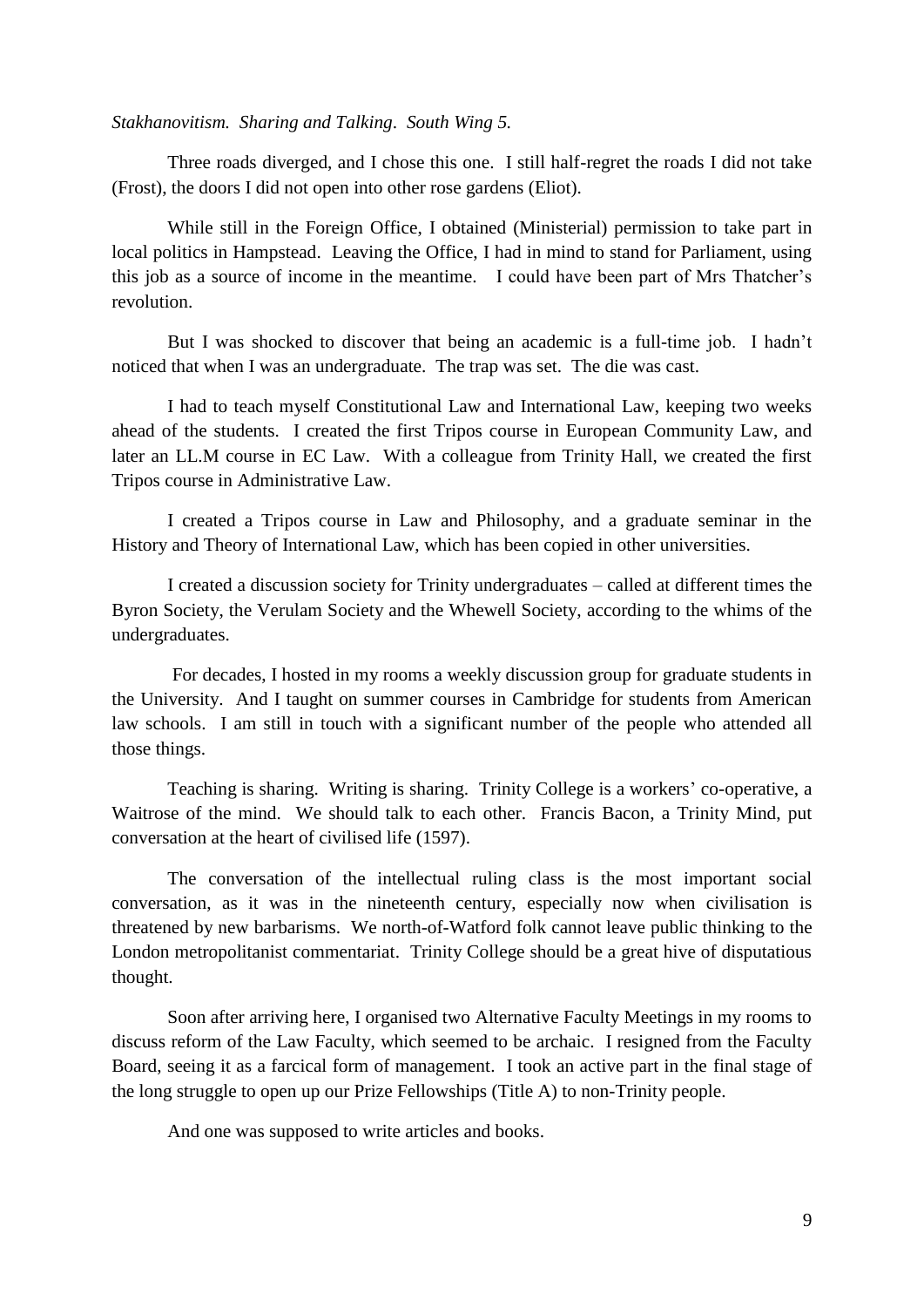I spent *twelve years reading*, in level South Wing 5 of the heavenly Cambridge University Library, and in the wonderful Reading Room of the Wren Library. In 1980, I spent a sabbatical year at Stanford Law School, reading in the library of the Hoover Institution on War, Revolution and Peace.

During those twelve years of reading, people asked me: "What on earth are you doing? You don't make millions as a practising academic international lawyer. You don't publish books. What are you doing?" I said I was writing my book on the state.

The book was published as *Eunomia. New Order for a New World* (OUP; 1990/2001). It is the exposition of a new philosophy that would come to be called Social Idealism.

Thereafter I published *The Health of Nations. Society and Law Beyond the State*  (CUP; 2002); *Towards the International Rule of Law. Essays in Integrated Constitutional Theory* (Cameron May; 2005); *Eutopia. New Philosophy and New Law for a Troubled World*  (Edward Elgar; 2016/2017)*.* (See more on my College web-page.)

## *Universal Law of the Seas. An interesting comma.*

During my time here, I was extremely fortunate to be asked by the Foreign Office to attend the great UN Law of the Sea Conference. Back at the heart of multilateral diplomacy. Certainly not *nonsense diplomacy*. The UN Law of the Sea Convention regulates the legal status of all the sea-areas of the world.

I specialised in the rules on the delimitation of the sea-areas of adjacent or opposite states, and on the dispute-settlement system. But I was also a member of the Englishlanguage sub-committee of the Drafting Committee, the body that had to review every word of every provision of a treaty that would eventually contain 320 articles.

An obscure Conference VIM. The sub-committee chairman was an American academic, formerly a legal adviser in the State Department.

When we broke for lunch one day, he came up to me and said: "Philip, why didn't you support me more strongly on that thing in Article such-and-such?" "Naval capability," he added, mysteriously – or words to that effect.

I think he was referring to the placing of a comma – a comma that may be significant in the current pre-war situation in the South China Sea.

### *The Law of the Sea Convention shows the possibility of rational global legislation.*

I might mention that my international existential experience (light within darkness; hope within despair; sense within nonsense; sanity within madness) is reflected in my two *Invisible Power* novels. The third and last novel is due shortly, as it has been for several years. In it, the lovely global conspirators do, at last, change the world.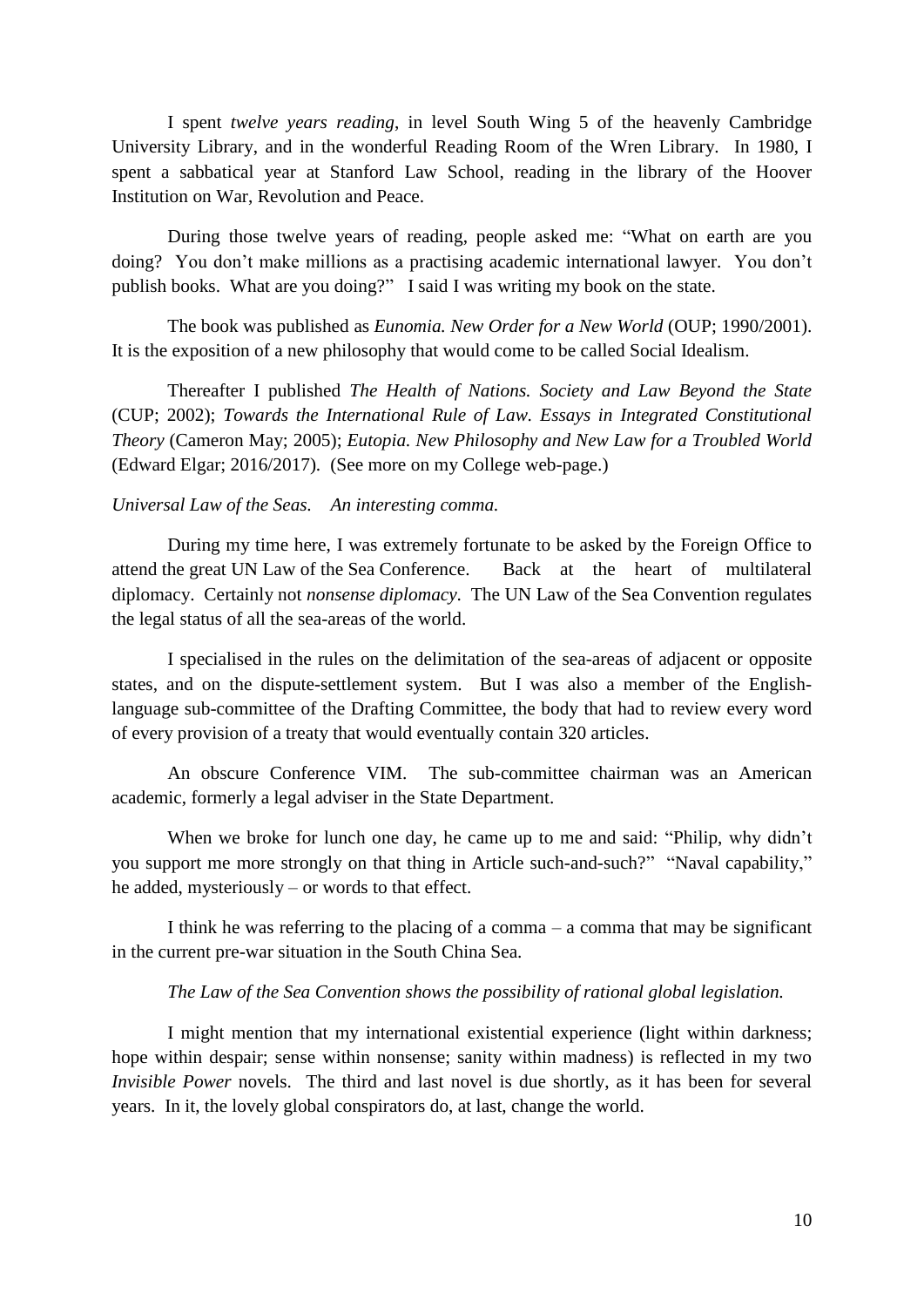#### *And finally. The Republic of Trinity and the future.*

I have had a sentimental attachment to the College since the day I arrived as an undergraduate in October 1955 – the College which, as The King's Hall, had been the largest college in Cambridge, before it was re-branded and re-capitalised in 1546 by Henry VIII, of otherwise unblessed memory. A Fellow of another college once said to me: "Trinity is not a college. It is a republic."

I have always appreciated the work of the very loyal and friendly College staff, on whom the Fellows of the College ultimately depend. I have tried to express my devotion to the College in a book published in 2015 called *Trinity Minds 1317-1945*. My own loyalty to the College has been severely tested over recent decades as a new form of College life sinuously displaces the former form of College life.

A great privilege for me is that I have lived here among scientists, engineers and mathematicians, whom I have come to admire, as modest and devoted practitioners of some of the highest capacities of the human mind.

But their activities are not innocent. In my recent *Eutopia* book (£15.95 from some outlets), I speak frankly about the awful moral and social problems that science and engineering are now creating*.* 

*Science and engineering have become a default transcendental*. But it is a transcendental that cannot tell us how to be better human beings, let alone how to be happy.

Unless kings and scientists and engineers become philosophers, I can see no better future for the human race. (Plato, *Republic,* bk. V, 473d*. Eutopia,* §§9.SS, 9.TT, 7.15*ff*.)

Wouldn't it be wonderful if Trinity, with its great philosophical tradition, and the Royal Society, with its strong connection to Trinity College, could re-ignite the age-old debate about human self-perfecting that has led to the better side of human progress?

This evening has made me take stock of my life as a *teacher* for the first time*.* I see now that it is a part of my life of which I could be reasonably proud – a teacher who was able to share with his students some experience of what is laughingly called *the real world*, and some experience of the *real* real world, the life of the mind.

But the story of my *public intellectual life* is a story of failure. I have not changed the world by changing the world's ideas.

After forty years of relatively splendid isolation in the Great Gate – my sixteenthcentury tower of ivory – I see now that my *intellectual* life has been haunted by two previous teachers – an obscure but optimistic Athenian twenty-five centuries ago, who defied old ideas – and an obscure but optimistic Galilean twenty-one centuries ago, who defied old ideas.

The two 'kindly lights' of my life (Newman). Neither of them had a happy end.